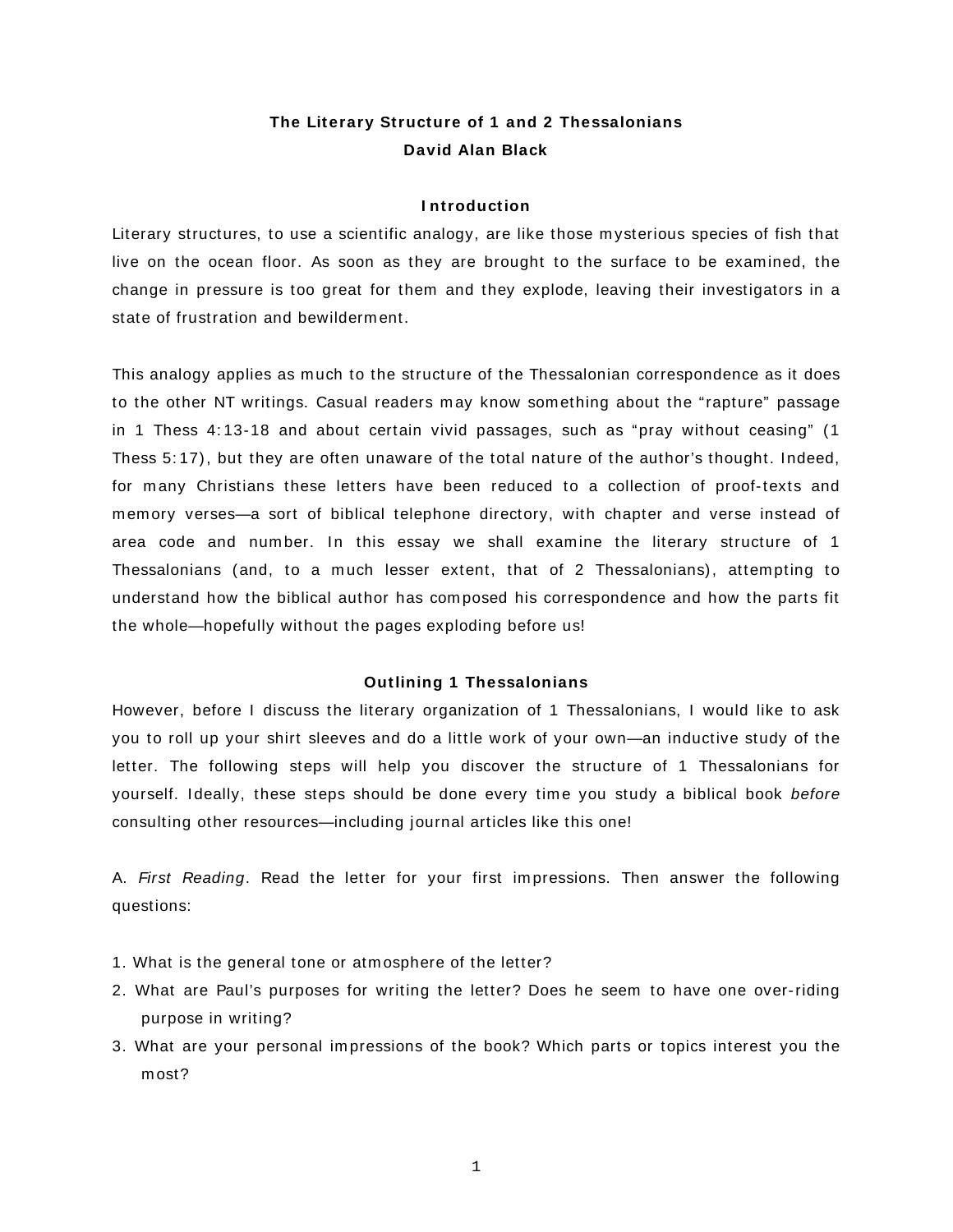- B. Second Reading. The Greek text of 1 Thessalonians consists of 18 paragraphs (thought units) that together merge to communicate Paul's message. Read each paragraph and then assign a title to each (a paragraph title is a summary in your own words of the central idea in the paragraph). The paragraphs are:  $1:1$ ;  $1:2-10$ ;  $2:1-12$ ;  $2:13-16$ ; 2: 17-20; 3: 1-5; 3: 6-10; 3: 11-13; 4: 1-2; 4: 3-8; 4: 9-12 4: 13-18; 5: 1-11; 5: 12-22; 5: 23-24; 5: 25; 5: 26-27; 5: 28.
- C. Outline. Go through the letter again (in com parison with your paragraph titles) and see if you can find any paragraphs that are of sim ilar content. Construct a m aster outline of 1 Thessalonians based on your study thus far. Then compare your outline with mine:  $^{\rm 1}$
- I. Opening Greeting, 1: 1
- II. Commendation for the readers' progress in the Christian life, 1:2-3:13
	- A. Thanksgiving for the conversion and zeal of the Thessalonians, 1: 2-10
	- B. Review and defense of Paul's ministry among them, 2:1-12
	- C. Thankfulness for their reception of the Word despite persecution, 2: 13-16
	- D. Paul's desire to visit them hindered, 2: 17-20
	- E. The mission of Timothy, 3:1-5
	- F. Gratitude for the joy they have brought him , 3: 6-10
	- G. Prayer for growth, 3: 11-13
- III. Correction of problem s and m isconceptions in the church, 4: 1-5: 22
	- A. Exhortation to Christian living, 4: 1-2
	- B. Instruction on moral purity, 4:3-8
	- C. Adm onition to brotherly love, 4: 9-12
	- D. The dead in Christ and the return of the Lord, 4: 13-18
	- E. The need for watchfulness, 5: 1-11
	- F. The duties of church and private life, 5: 12-22

# IV. Conclusion, 5: 23-28

- A. Prayer for sanctification, 5: 23-24
- B. Request for prayer, 5: 25
- C. Final greeting and request, 5: 26-27
- D. Benediction, 5: 28

 $\overline{a}$ 

<sup>&</sup>lt;sup>1</sup> For a similar outline, arrived at independently, see M. W. Holmes, 1 & 2 Thessalonians (Grand Rapids: Zondervan, 1998). Holmes' work on the Thessalonian epistles is an outstanding model of commentary writing and should be required reading for any pastor wishing to preach from these letters.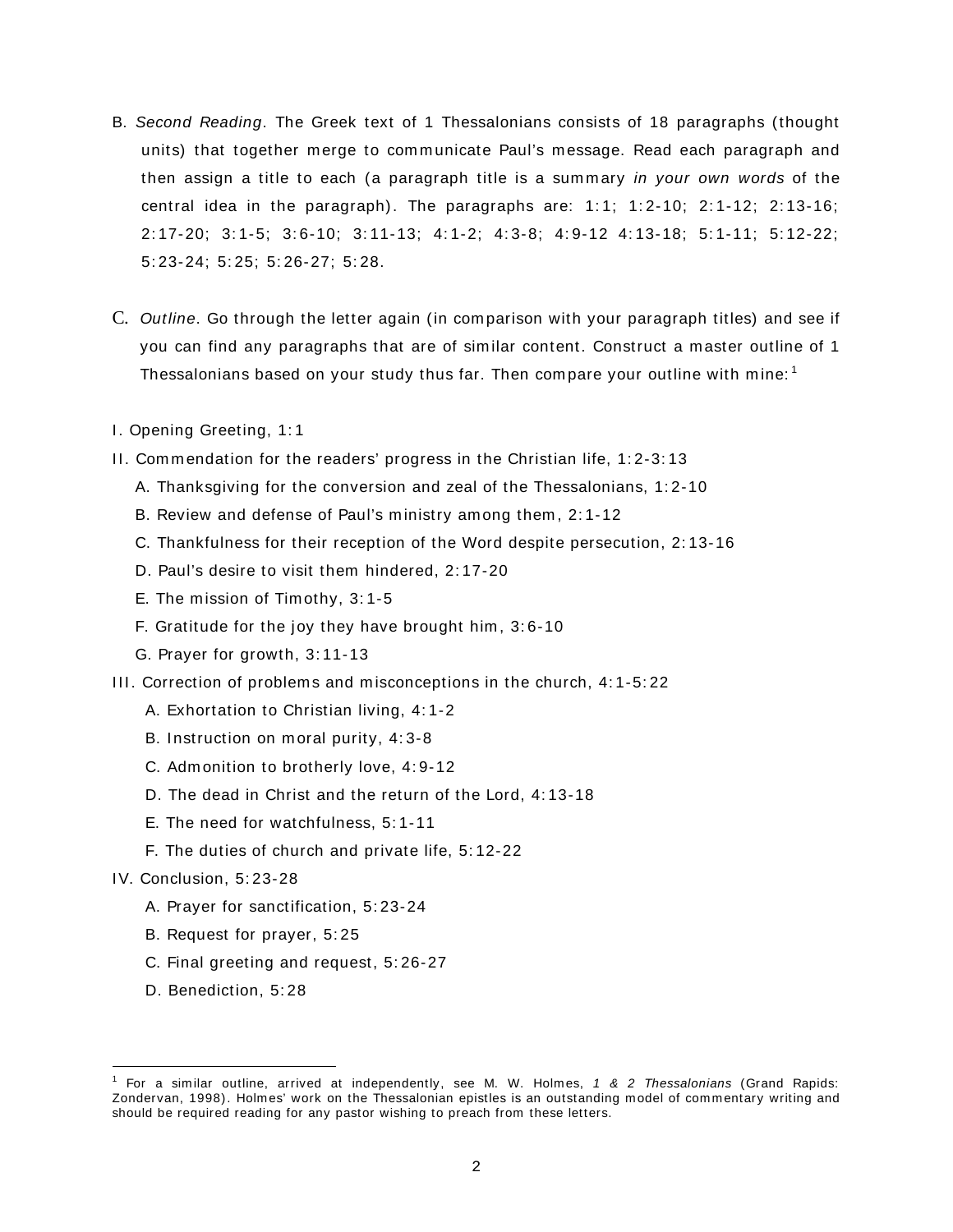#### **Analysis of 1 Thessalonians**

It is now possible to discuss the structure of 1 Thessalonians in greater detail. Please have your Bible or Greek NT open before you as we proceed.

#### **Chapter 1**

The first chapter is com prised of two paragraphs and follows closely the standard letter writing convention used by Paul elsewhere: Greeting and Thanksgiving. $^2$  The train of thought in these two paragraphs may be indicated as follows:

#### Opening Greeting, 1: 1

 $\overline{a}$ 

The introduction gives the nam es of the writers and readers, and a salutation. The form is conventional but it has been Christianized (cf. the introduction to Rom ans [ 1: 1-7] , which has been richly "clothed" with doctrine; cf. also Gal 1:1-5). The introductions of the Thessalonian epistles are Paul's briefest. Significant here is the absence of "apostle" to describe Paul. As in other letters Paul joins his helpers' names to his own in the address. The church is then designated and greeted with the typical Pauline expression "grace and peace."

# Thanksgiving for the conversion and zeal of the Thessalonians, 1: 2-10.

In the Greek text, 1:2-10 is one long awkwardly constructed sentence that is difficult to punctuate and that is loaded with adverbial phrases that are hard to place. If the paragraph is difficult it is also vitally important to the author's argument. In the form of a prayer of thanksgiving, Paul brings together two them es: (1) the m anner in which Paul and his colleagues shared their faith with the Thessalonians (vv 2-5), and (2) the response of the Thessalonians to the missionaries' preaching (vv 6-9). Because of this shift in emphasis, it may be useful to make a paragraph break at the end of v 5.

Secular Greek letters sometimes included in their introduction a prayer to some God, but not often a prayer of thanksgiving. Paul regularly does so (Galatians is an exception), but the theme of gratitude goes far beyond mere introduction. Paul uses the thanksgiving period to relate the most important themes of the letter body that follows. The "thanksgiving" in our letter appears to be much longer (1:2-3:13) than in Paul's other letters.

 $^2$  On the structure of the Pauline letters, see the excellent discussion in T. R. Schreiner, Interpreting the Pauline Epistles (Grand Rapids: Baker, 1990), esp. ch. 1, "Understanding the Nature of Letters" (pp. 23-50).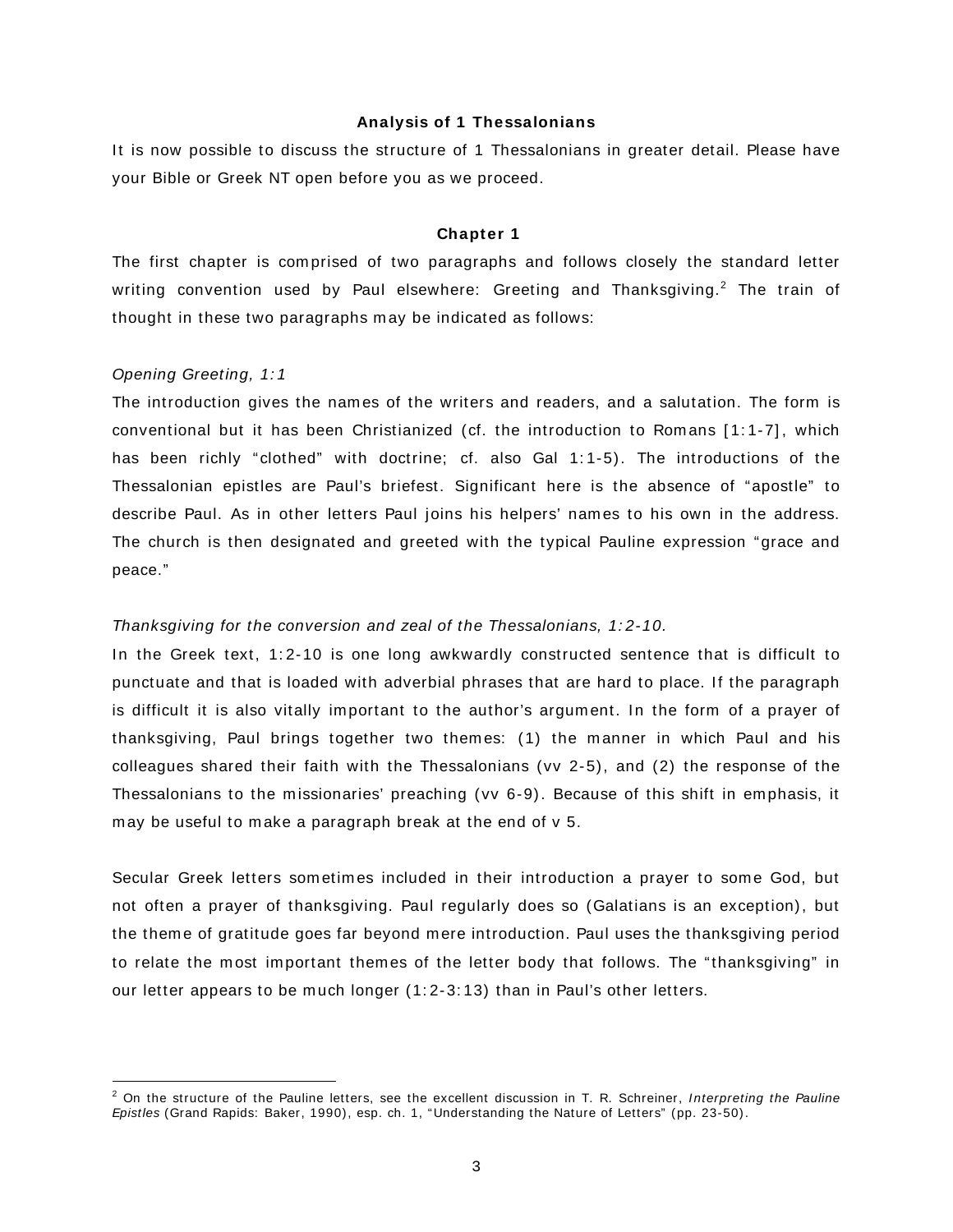What is the specific content of this rich paragraph of thanksgiving? Hiebert (Thessalonians, 42-44) divides it as follows: (a) Paul first sketches the character of the thanksgiving with various statem ents (v 2) and then (b) elaborates three specific grounds for the thanksgiving (vv 3-10). Paul's thankful spirit for the Thessalonians is prom pted by their Christian virtues (v 3), their divine election (vv 4-7), and the reports of others concerning the church in Thessalonica ( vv 8-10). According to Hiebert, "this elaboration of their grounds for thanksgiving form s an adequate background for the rem ainder of the epistle" (p. 44).

Best's overall analysis of 1:2-10, however, seems to unite the thoughts of the paragraph better (Best, Thessalonians, 65). His explanation may be summarized as follows:

(a) Paul thanks God for the way in which the Thessalonian converts have expressed their faith (v 3) and (b) for its ultimate ground in God's choice of them as Christians (v 4). This choice was (c) made clear in the successful ministry by Paul to Thessalonica ( $v$  5) and (d) in their response to the gospel, despite tribulation ( $v$  6). They (e) became an example to others (v 7) and (f) a spur to evangelical activity (v 8) by their complete acceptance of the faith, whose content is (g) expressed in a creedal form (v 9f.).

This last statement concerning a "creedal form" indicates a common opinion among NT scholars that Paul in 1:9-10 is quoting a pre-Pauline statement of the church's faith. $^{\rm 3}$ 

# **Chapter 2**

Following the thanksgiving for the readers in 1: 2-10, the thought turns to the relationship of the m issionaries with their converts while they were still all together. In 2: 1-12 Paul recalls the nature of the missionaries' work at Thessalonica, clearly uneasy about the charges being flung at them. Then in 2:13-16 Paul utters a new thanksgiving for the readers' reception of the gospel that was preached to them . And in 2: 17-20 Paul explains his continued absence from his beloved converts. (Actually 2: 17-20 belongs with what follows: Paul's relations with them since being forcibly separated from them [ 2: 17-3: 13] . Thus it would have been better if chapter 3 had been made to commence at  $2:17$ . The present chapter division was apparently due to the desire to have each chapter close with a direct reference to the Second Coming of Christ.)

Review and defense of Paul's ministry among them, 2:1-12.

 $\overline{a}$ 

 $3$  This view was first suggested by G. Friedrich, "Ein Tauflied hellenistischer Judenchristen, I Thess. 1.9f,"  $7Z$  21 (1965) 502-16.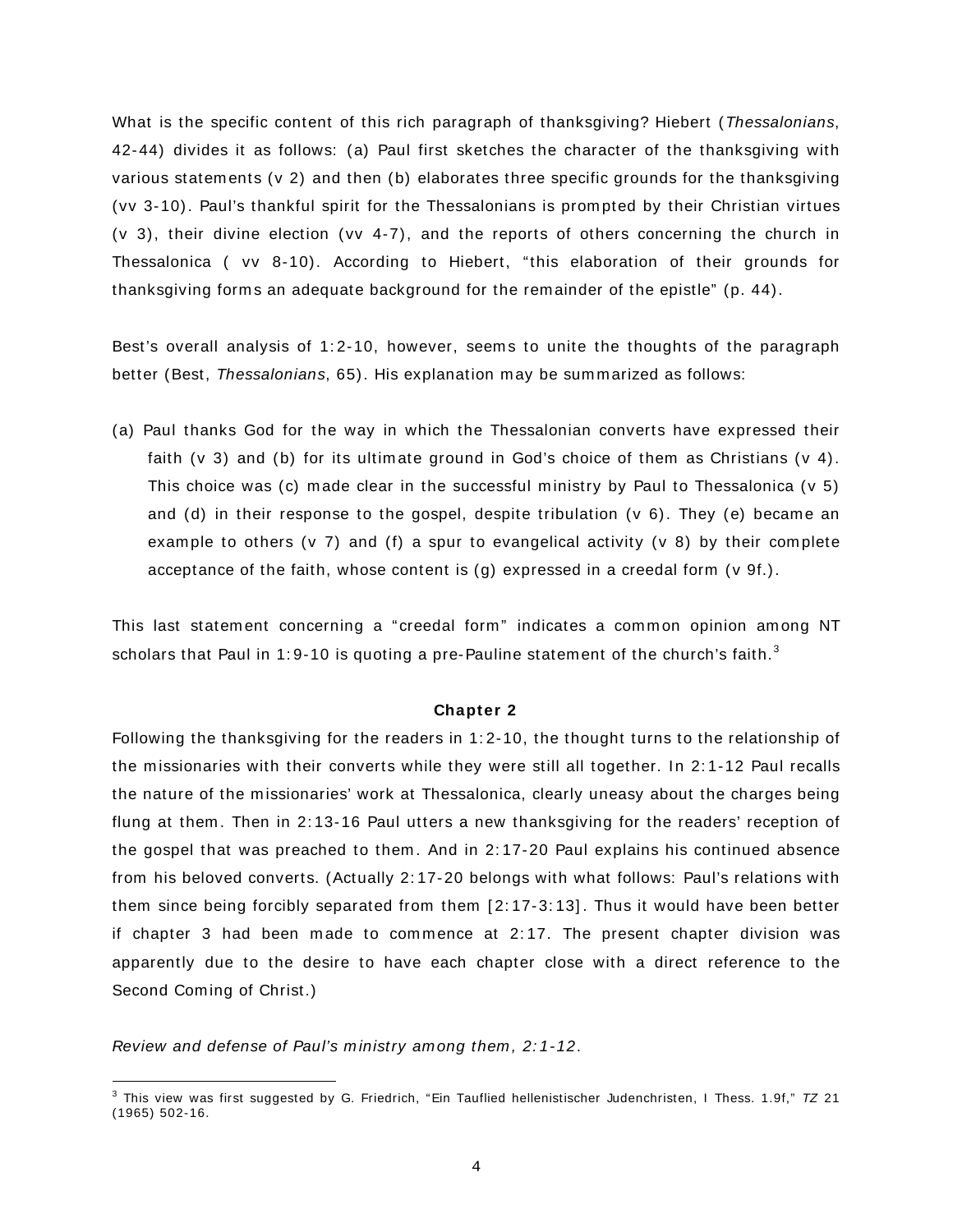As in 1:2-10 there is a movement of thought in 2:1-12 from the activity of the missionaries to the response of the Thessalonians. Paul both affirms the spirit of love in which they came to Thessalonica and denies that they had been wrongly m otivated. As he points out (perhaps even more forcefully) in Galatians and 2 Corinthians, his message and his personal integrity cannot be separated. Paul notes that his sincerity was clearly evident (a) in the way in which the gospel was presented (vv 3-6),(b) in the love that was the m otive for preaching the gospel (vv 7-8), and (c) in the life lived by the m issionaries in the sight of God and before the Thessalonians them selves (vv 9-12) (see Bristol, Thessalonians, 42).

#### Thankfulness for their reception of the Word despite persecution, 2: 13-16.

Here Paul renews his thanksgiving for the Thessalonians and for the way in which they had received the gospel. This reception is seen in the way in which they have endured persecution, the mention of which leads Paul to a violent outburst against the Jews and to a declaration that God has finally judged them .

The opening word "and" closely connects this paragraph with the preceding one. The review of their m issionary labors evoked renewed thanksgiving for the results of that labor: the Thessalonian converts. Here Paul underlines three basic considerations that should be of encouragement to them: (a) that the message of the Christian gospel is the Word of God and not merely the word of man; (b) that the Thessalonian Christians are not alone in their experience of persecution (although they may feel that way); and (c) that God judges those who are opposing his Word. Paul makes them aware that they have their faith not in man but in God, that they are sharing in the sufferings of all Christians, and that God always vindicates his people even through their sufferings.

#### Paul's desire to visit them hindered, 2: 17-20.

Beginning with 2: 17 Paul takes up the topic of his continuing relationship with the Thessalonians. After his hurried flight from Thessalonica he desired deeply to return  $(2: 17-20)$ , but being unable to do so he sent Timothy to them  $(3: 1-5)$ , who reported on the faithfulness of the Thessalonians (3:6-10), which leads Paul to pray for them once again  $(3:11-13)$ .

Here Paul explains how his separation from the newly founded church had been on his heart, and how he had been frustrated each time he attempted to return. His great love for and interest in the Thessalonians is evident in the language he applies to them : they are and will be everything to him .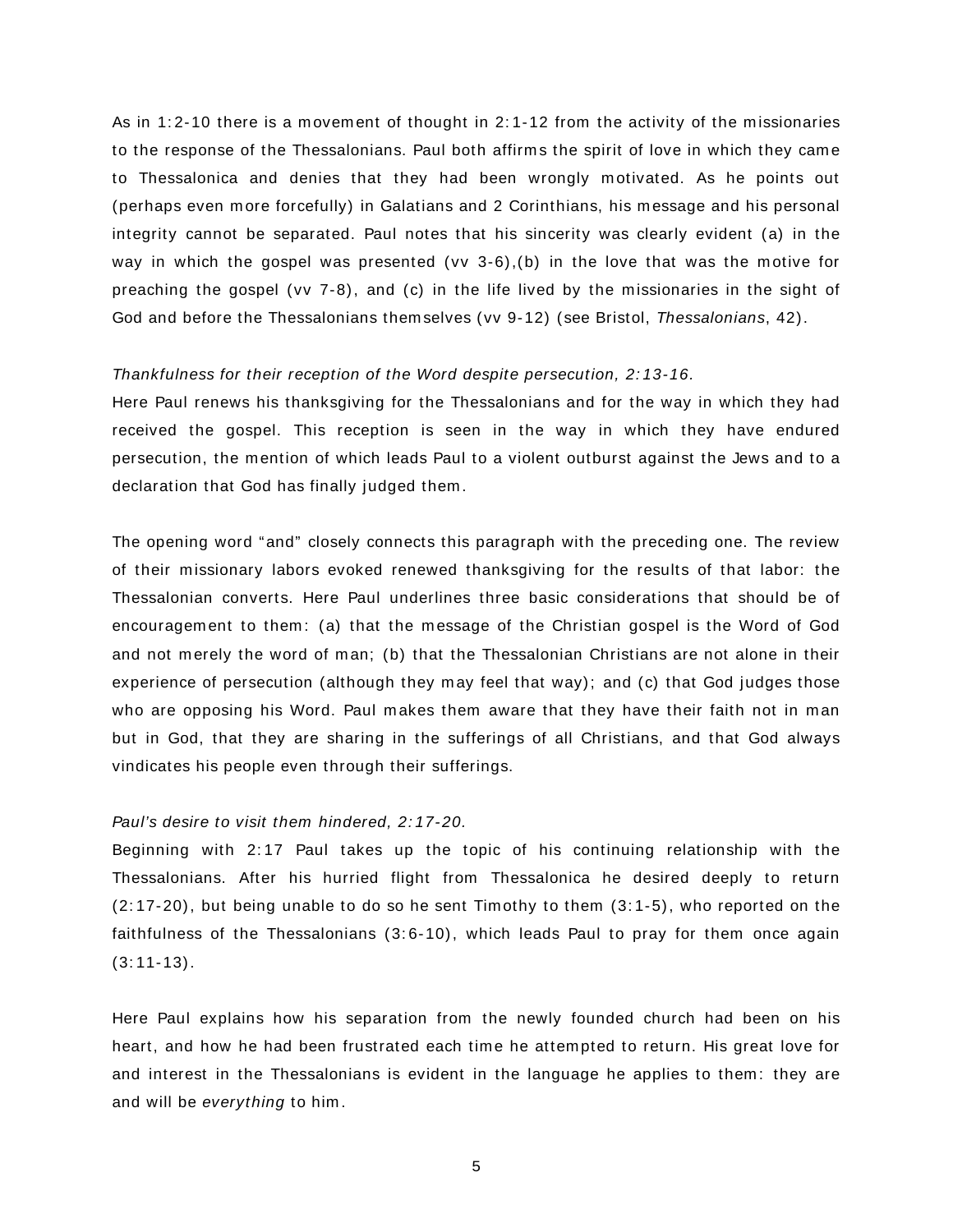# **Chapter 3**

In this chapter Paul rehearses the circum stances that prompted the sending of Timothy (3: 1-5), the fact of the latter's return with his good news about the Thessalonians and Paul's own exuberant reaction to the report (3: 6-10), as well as his desire for the readers' stabilization (3: 11-13). Paul had been seriously concerned about whether the newly founded community had stood up to its various afflictions. But now Timothy had brought good news, and so Paul reverts again to the thanksgiving and intercessory prayer with which he had started. Just as Paul was grateful for the beginnings of the community through God's grace, so now he is also grateful that God had given the community such steadfastness.

#### The mission of Timothy, 3:1-5.

These verses are a unit; they are concerned with the return of Timothy to the Thessalonians. The focus of this unit is marked by  $v$  5, which sums up and partly repeats  $vv$ 1-4. On the other hand, the unit is linked with what precedes and follows as a direct consequence of what has just been affirm ed in 2: 17-20. Since Paul could not go to Thessalonica, the next best thing was to send Tim othy to them . Thus the relation of this unit with 2:17-20 is one of reason and result: Paul sends Timothy back because of the affectionate anxiety he has just described. In this paragraph Paul recounts both the circum stances that prom pted the sending and the purpose in the sending in relation to the Thessalonians and to him self (cf. Hiebert, Thessalonians, 131).

#### Gratitude for the joy they have brought him, 3:6-10.

With this paragraph Paul passes from the past to the present. Timothy has returned with good news that has not only rem oved Paul's fears about the Thessalonians but enables him to be encouraged and to stand firm. The emotive content of the passage, as Ellingworth and Nida have pointed out (Thessalonians, 58), is to be recognized as rare and heightened; it is m arked by the frequent repetition of the personal pronouns "you" and "we"; the use of such strong expressions as "brothers" (v 7), "day and night" (v 10) and "earnestly" ("with all our heart,"  $TEV$ ; v 10); the use of long sentences (vv 6-8 and vv 8-10); and a rhetorical question in vv 9-10.

The report of Timothy formed the immediate occasion for the writing of this letter. The anxiously awaited return of Timothy had brought Paul the long expected morning of joy and enthusiasm. This paragraph shows that Paul was, in the words of Findlay (Thessalonians, 86), "a man of high-strung and ardent nature, sensitive in his affection to an extreme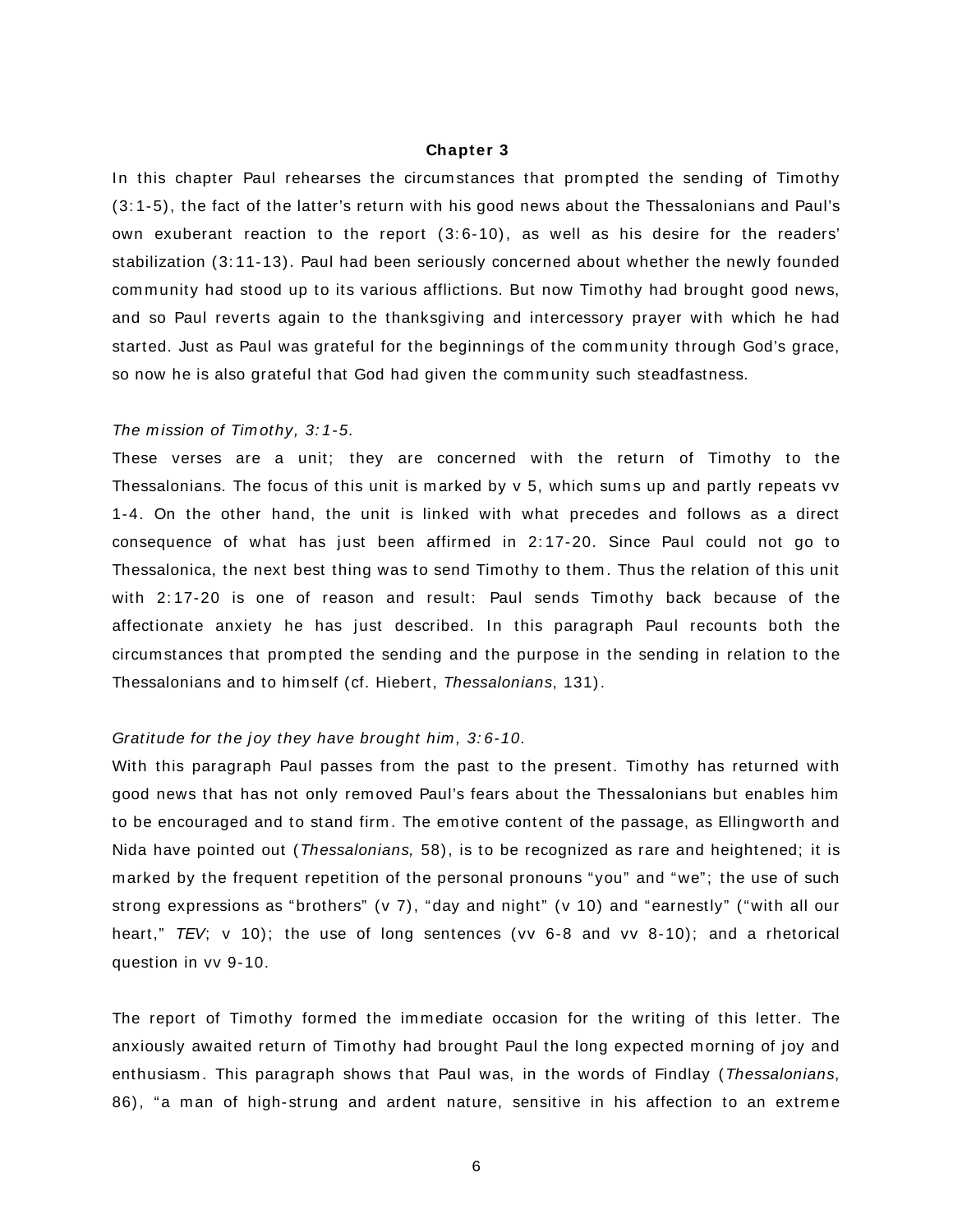degree. His whole soul was bound up with the Churches he had founded.... He lived for nothing else."

In this paragraph Paul records the fact of Tim othy's return with the good news (v 6) and his own enthusiastic reaction to the report (vv 7-10).

#### Prayer for growth, 3: 11-13.

In this section of the letter Paul recorded his prayer both for him self and for the Thessalonians. There are two main petitions: that Paul may visit them, and that the deficiencies of their faith may be made up (perhaps by his coming to them). These verses are linked to what precedes by the reference to prayer in  $v$  10, the theme of "wanting to see" in 2:17 and 3:6, 10, and by the reference to supplying what is needed in their faith in v 10 (cf. "grow" in v 12). The beginning of a new paragraph is m arked by the introduction of a new grammatical subject, "God... and...Jesus."

# **Chapter 4**

The first part of the letter has been concerned with the relationship of the missionaries and the Thessalonians; the second m ain division of the letter begins here. From now on, the main emphasis is upon the present and the future, not the past. The first part was devoted to thanksgiving and reassurance; this part is devoted to exhortations and counsel. Paul passes from commendation to correction.

Ellingworth and Nida (Thessalonians, 73) rightly point out that the distinction between the two parts should not be exaggerated in such a way as to make it absolute and final. While many of Paul's letters can be divided into two main parts—instruction and exhortation—the two are never wholly separated. Here there are both features marking a new section and echoes of what has been said before. The theme of holiness, which is central in 4:3-8, has already been anticipated in 3: 13. The em phasis on love of the brethren (4: 9-12) has been made in 3:12. The theme of doing even more—a central concern of the epistle (cf. 4:1, 10)—has already been announced in 3: 10 and (m ore strongly) in 3: 12. Though the them e of the parousia becom es prom inent in the second part, it also can be found in the first section of the letter (1:10; 2:19; 3:13). In both parts of the letter Paul stresses his relationship with the readers, and in both he touches upon significant theological them es. In the light of this, Rigaux (Thessalonians, 493) seem s to go too far in speaking of an "artificial liaison" at the beginning of chapter 4. The difference between the two parts of the letter is one of em phasis alone.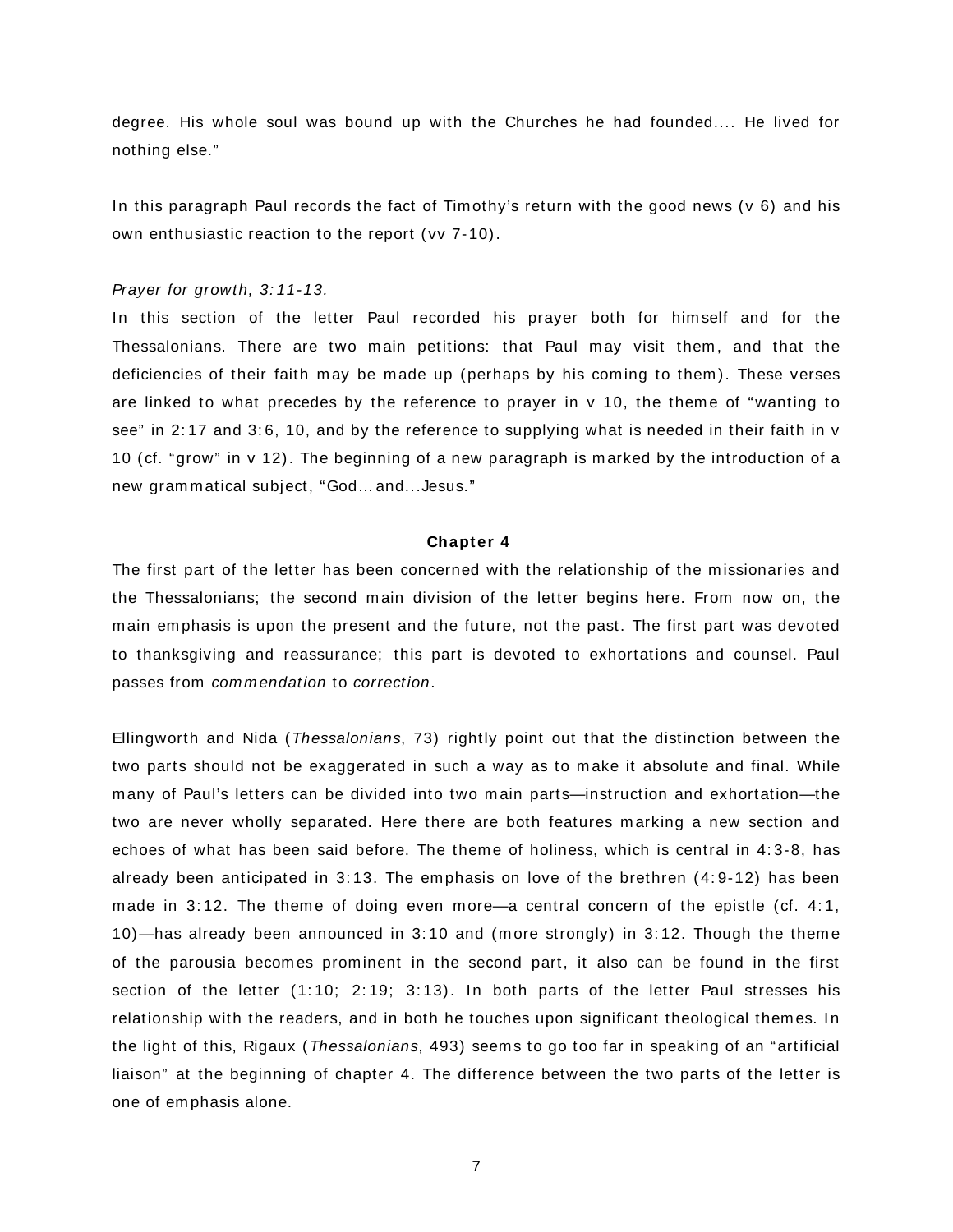Here the beginning of a new section is indicated in three ways. Paul indicates the transition first of all with the word "Finally" (loipon). The Greek word is an adverbial accusative and serves to mark a transition rather than a conclusion, although the meaning is more final when the word is used near the end of a letter (e.g. 2 Cor 13:11; Phil 4:8; 2 Tim 4:8; and possibly Phil 3: 1 if two letters are joined at that point). Paul em ploys it here, as in 2 Thess 3: 1, to m ark a m ajor transition to an appeal for action. He is m oving to his final point or points; and though this section is som ewhat lengthy, there is definitely an im portant change in subject matter and type of material. Since "Finally" commonly implies that the conclusion is at hand, the more general transitional function of the word is better rendered by the  $KJV$ 's "Furtherm ore."

Secondly, the transition is marked by the word oun ("therefore," "then"). The word may look back specifically to the prayer of 3:13, as Hiebert suggests (Thessalonians, 160). More probably it has a continuative force and serves to introduce m atters that are in accord with the subject m atter of the preceding section (see Stevens, Thessalonians, 44). "The word used here, as in many other passages, reinforces the importance of the transition" (Ellingworth and Nida, Thessalonians, 73). It is also used in Rom 12: 1 and Eph 4: 1 at the m ajor point of transition between teaching and appeal for action.

Finally, the vocative "brothers" tends to mark the beginning of a new section (cf. 2:1, 17; 4: 13; 5: 12, 14; 2 Thess 3: 1, 13), or at least, as in 1: 4, the introduction of an important new idea. The word also can often mark an intensification of emotive meaning, as in 2:9. This use of an endearing term to introduce a new development in Paul's thought is not limited to the Thessalonian letters (cf. 2 Cor 13:11; Phil 3:1; 4:8).

The opening words of 4: 1 should, therefore, be understood as transitional, equivalent to a phrase such as "now in this closing part of our letter, brothers, we beg and urge you...." Thus Paul passes from a discussion of his own relation with the readers to a consideration of their life and faith. He not only exhorts, but also gives fundam ental guidelines for Christian living in a community and beyond it.

In a very simple and brotherly way Paul tries to give here a fundamental formulation of what is "pleasing to God"  $(4:1)$  and what his "will" is, topics he emphasizes in both the introduction (thelema tou theou,  $4:3$ ) and the conclusion (thelema theou,  $5:18$ ).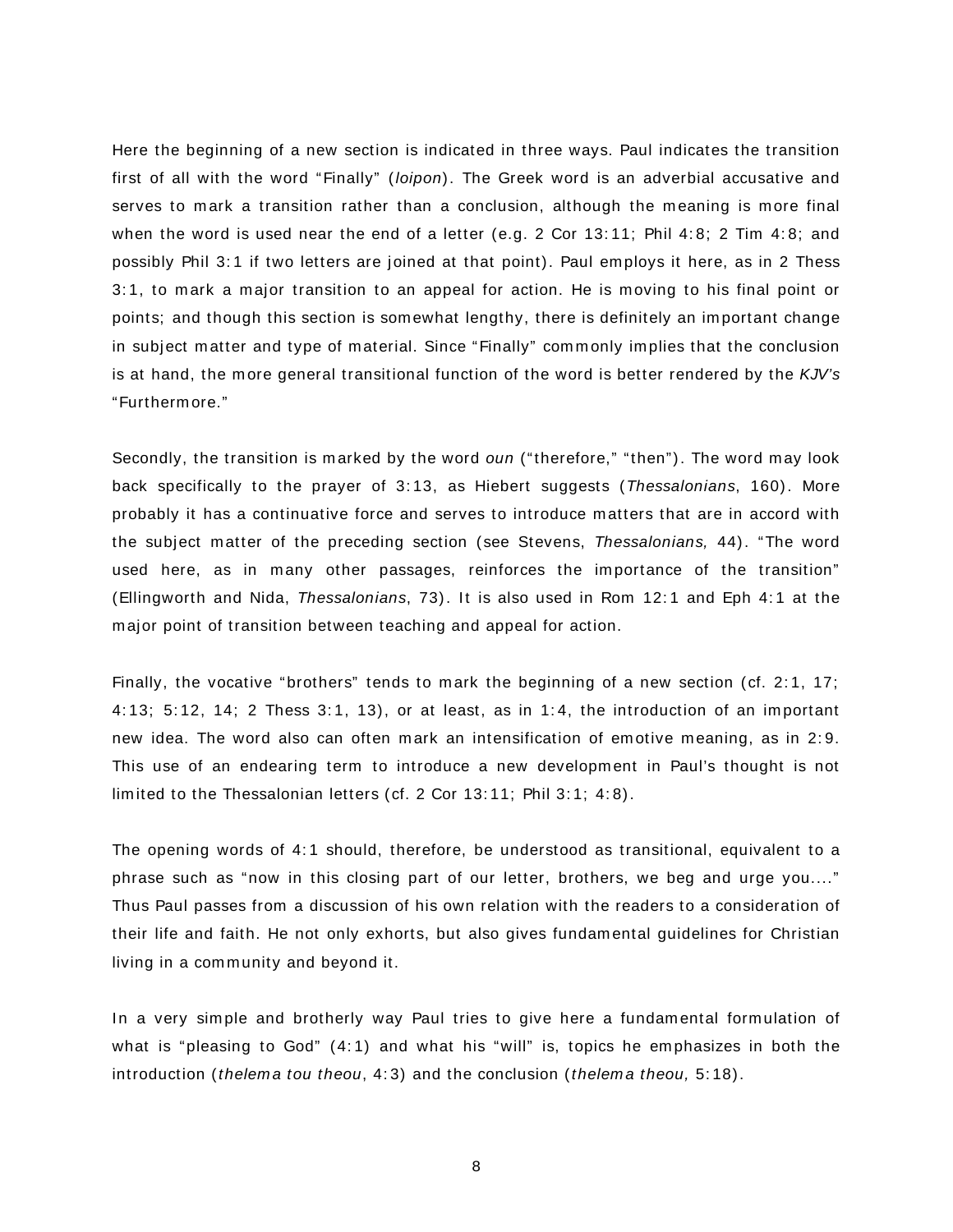Chapter four divides into four paragraphs. The first two verses serve to set the stage for the specific details that follow particularly in vv 3-8 but also in the rem ainder of the paraenetic portion of the letter (4:1-5:22). This is followed by an exhortation to sanctification as applied to sexual behavior (4:3-8), instructions concerning brotherly love (4:9-12), and words of comfort concerning the dead in Christ and their status at his coning (4:13-18). In 4: 13 the subject shifts rather abruptly to eschatological topics, with two central issues em erging: the relation of the dead to the parousia (4: 13-18), and the relation of the living to that event (5: 111). Perhaps Paul has consciously m oved to these new topics because of what he has heard from Timothy about the Thessalonians, possibly through a letter from them . At any rate, the apostle is m aking up for the deficiencies in their instruction in this area (3: 10).

# Exhortation to Christian living, 4: 1-2.

This is clearly a foundational paragraph that prepares the way for two specific m atters about which Paul exhorts his readers: sexual morality (vv 3-8) and love of the brethren (vv 9-12). Verses 1-2 fulfill something of the same function as a headline in a modern newspaper as they look forward to the more detailed specifications of God's will beginning in v 3. Paul is simply reminding his readers that they had already been told how they should live and that they should continue to act on the knowledge they had received. His request m ay be summarized in the final words of  $v$  1: "that you abound more and more" (the phrase is Pauline; cf. 2 Cor 3:9; Phil 1:9; 1 Thess 4:10). The expression is used absolutely, so that its application is as wide as possible in relation to behavior. Its meaning is well summarized by Best (Thessalonians, 157): "They are already m oving in the right direction; let them continue and increase their speed."

Verse 2 adds little that is new. But it emphasizes by repetition that the commandments they had received from Paul were not man's but God's (they came *through Jesus)*. As in the beginning, Paul is merely showing them the way of God.

#### Instruction on moral purity, 4:3-8.

Moving from general to particular issues, Paul takes up with his readers first of all the subject of sexual behavior. His exhortation is shown to be grounded in the will of God (v 3a), particularly applicable to the realm of moral conduct (vv 3b-6a), and supported by three reasons (vv 6b-8) (see Hiebert, Thessalonians, 165; Best, Thessalonians, 158-59).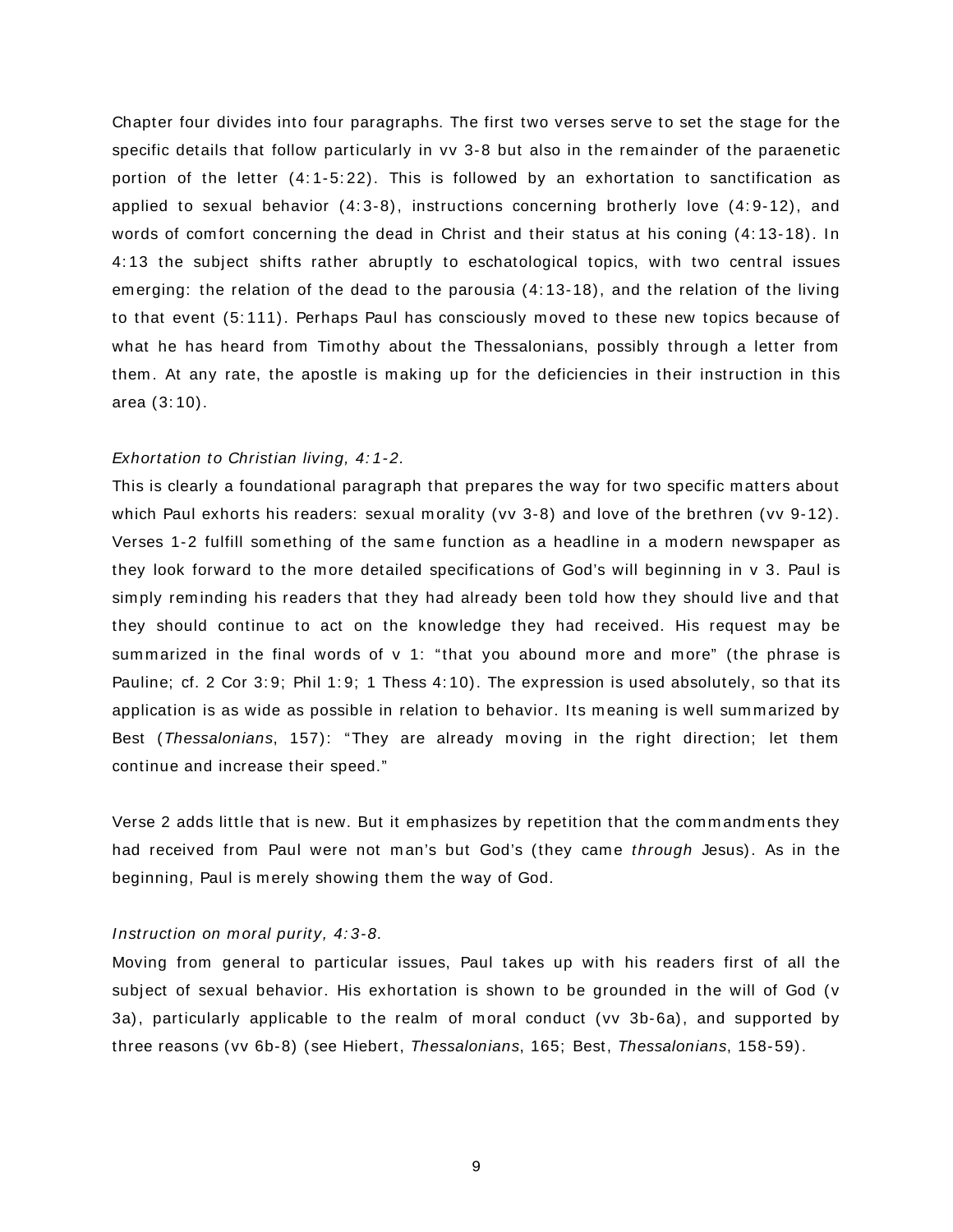Verses 3-6 are all one sentence in Greek (not verses 3-8, as Best states, Thessalonians, 159) and pose a difficulty in that some of the words can be given different meanings and all of the clauses, though closely knit, can be construed in different relationships to one another. Here both the danger of immorality and the responsibility of the Christian before God receive emphasis. It is interesting to note that when Paul felt it necessary to deal with certain practical problems in Thessalonica, he began by showing the close relationship between faith and ethics in Christianity. Sexual morality was not a paragraph to be added as a kind of after-thought; it was a vital part of Christian living.

#### Admonition to brotherly love, 4:9-12.

Paul's first words "now about the subject of" (peri de) indicate a change in subject matter. The same words appear at the beginning of new sections in 1 Cor  $7:25$ ;  $8:1$ ;  $12:1$ ; and 16: 1. In these sections Paul is answering questions raised by the Corinthians in a letter they had sent him in Ephesus. Perhaps Paul's use of the phrase here and in 4:13; 5:1 indicates that a sim ilar answer to written questions is to be understood. It is just as likely, however, that his information has came from Timothy's verbal report.

The word peri ("concerning") forms part of the title of many Greek writings and has almost the function of a new paragraph heading here and in 4:13; 5:1. Paul announces his theme and then proceeds to treat it in detail. The section on impurity is followed by three sections, each of which deals with a particular subject: brotherly love (4: 9-12), the dead in Christ (4: 13-18), and watchfulness (5: 1-11). The structure of these three sections in Greek presents striking parallels: (a) the use of peri has already been noted; (b) the transition word de ("but," "now") indicates that Paul is moving to another topic of importance; (c) the word "brothers" serves to mark the introduction of a new theme; (d) finally, the basis for the teaching in the section (either knowledge or lack of it) expresses Paul's reason for bringing up the topic.

This paragraph marks a further indication of what is involved in a life that pleases God (vv 1-2). It begins with a commendation of the readers' love of the brethren (vv 9-10a) and proceeds from this positive statement to an exhortation to abound yet more in love as evidenced by one's faithful perform ance of the everyday duties of life. Evidently the "eschatological restlessness" (Hiebert, Thessalonians, 181) of some had led to the neglect of honest work (cf. 2 Thess 3:6-15). This situation needs to be remedied if the community is to remain in existence and to be a good testimony to outsiders (vv 10b-12).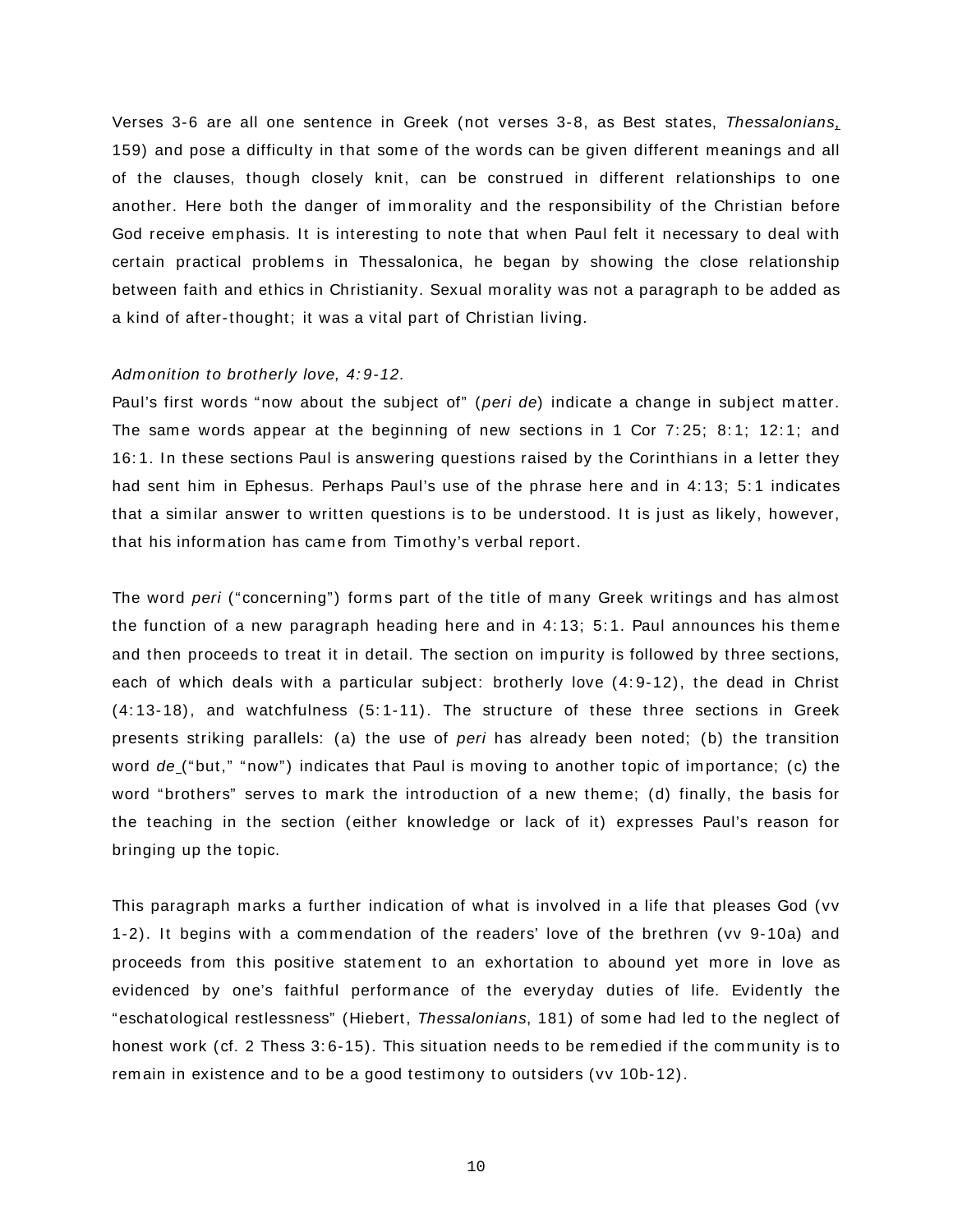# The dead in Christ and the return of the Lord, 4: 13-18.

Paul's new topic here concerns "those who are sleeping," that is, the dead in Christ. As at the transitions between earlier sections, there are several form al features that indicate a new beginning (e.g., the connecting word de; the use of "brothers"; the expression "We do not want you not to know," which introduces a new topic also in Rom 11:25; 1 Cor 10:1; 12:1; and the preposition  $peri$ ). The opening de is most appropriately rendered "now," indicating transition rather than contrast.

Because of the abruptness of the transition from moral appeal (vv 1-12) to teaching about the Lord's return (4: 13-5: 11), m ost scholars are hesitant to identify any close and logical connection between 4: 13-18 and what has gone on before. Nevertheless, points of contact do exist (see Ellingworth and Nida, Thessalonians, 92-93). (a) Paul's reference to the return of Christ "with all his saints" in 3: 13 m ight raise in the readers' m inds the question: "Will all Christians have died by then?" The need for some instruction concerning the Christian dead would have been appropriate at this point in writing. (b) Behind Paul's insistence that Christians should earn their own living  $(4:9-12)$  and otherwise live a normal life is a situation in which excitem ent about the parousia was accom panied by a neglect of work and everyday duties (cf. 2 Thess 3:6-12). While Paul's teachings on these two subjects is more em phatic in 2 Thessalonians, the subjects are nevertheless placed side by side here in Paul's first letter to them. (c) Finally, the apostle's discussion of brotherly love in vv 9-12 may have raised the question of the believer's Christian responsibility to those who had recently lost a loved one. Thus, while the links between this section and the one that follows (5: 1-11) are close and obvious, im portant links do exist between this passage and the one before.

Under the "subtitle" ("concerning those who are asleep") Paul announces his theme (v 13), summarizes his instructions (vv 14-17), and concludes with a word of assurance (v 18). Paul's main purpose in this section is not doctrinal, but rather to calm his readers' fears about those who are asleep in Jesus. Any further teaching he gives is but a means to this end.

#### **Chapter 5**

The relation of chapter 5 to previous sections is obvious. The close connection between 4: 13-18 and 5: 1-11 is m arked form ally by the repetition of "encourage one another" in 4: 18 and 5: 11. Thus we should understand these two paragraphs as com prising the distinctively eschatological block of material in the letter. The former offered much needed instruction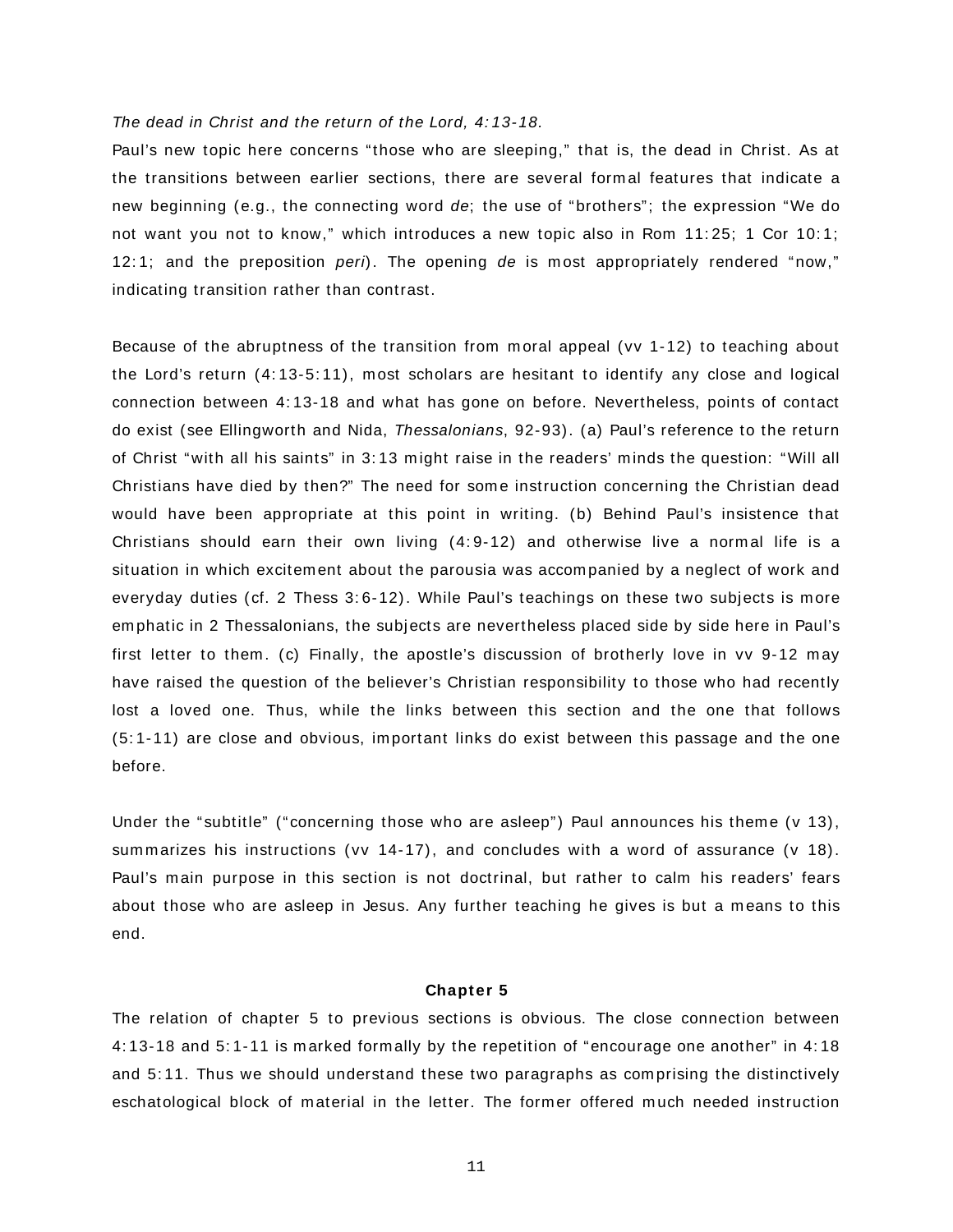concerning the dead in Christ; the latter appeals for appropriate conduct on the part of those who remain. The undercurrent of the expectation of the coming of the Lord runs through the whole letter. But in chapter 5 Paul is eager to show that orientation towards the end has consequences for the Christian life. In view of the uncertainty as to the time of Christ's com ing, it vital that the Thessalonians give diligence to be m orally and spiritually ready.

After a rem inder of the suddenness of the parousia and of the Thessalonians' responsibilities in relation to it (5: 1-11), Paul closes his letter with a series of brief instructions (5: 12-22) and a conclusion (5: 23-28).

#### The need for watchfulness, 5: 1-11.

The transition to 5:1 is marked in the same ways as in 4:9 and 4:13: the "subtitle" indicator peri is repeated, as is the word "brothers"; Paul refers to his readers' level of knowledge (here they do know what he is about to repeat); and the connective particle de is again transitional, indicating that a new subject is being introduced. De may properly be rendered "now" if its function here is m erely to indicate that Paul is m oving to another topic. However, it may also suggest that a contrasting thought is being introduced, as is reflected in the "but" of the majority of modern versions. The contrast may be between the certainty of the fact of Christ's coming as set forth in 4:13-18 and the uncertainty as to its time as set forth here. Ellingworth and Nida (Thessalonians, 104) see the contrast as being between the readers' ignorance and their knowledge of eschatological truth: "you needed further teaching about Christians who have died, but you know already that the end will come unexpectedly." Concerning the time when the Lord will come, they already possessed knowledge. By contrast, the clear im plication is that they needed the instruction given in the previous section (4: 13).

Paul deals with two main topics in this passage: the time of the parousia (vv 1-3) and watchfulness (vv 4-11). In light of both the certainty and the unexpectedness of the Lord's return, the Thessalonians must prepare them selves for his coming by bearing the armor of God, which strengthens their inner man and focuses their hope on the salvation to be revealed in Jesus Christ. Only those who are indifferent can afford to let them selves drift into a state of waking sleep.

The duties of church and private life, 5: 12-22.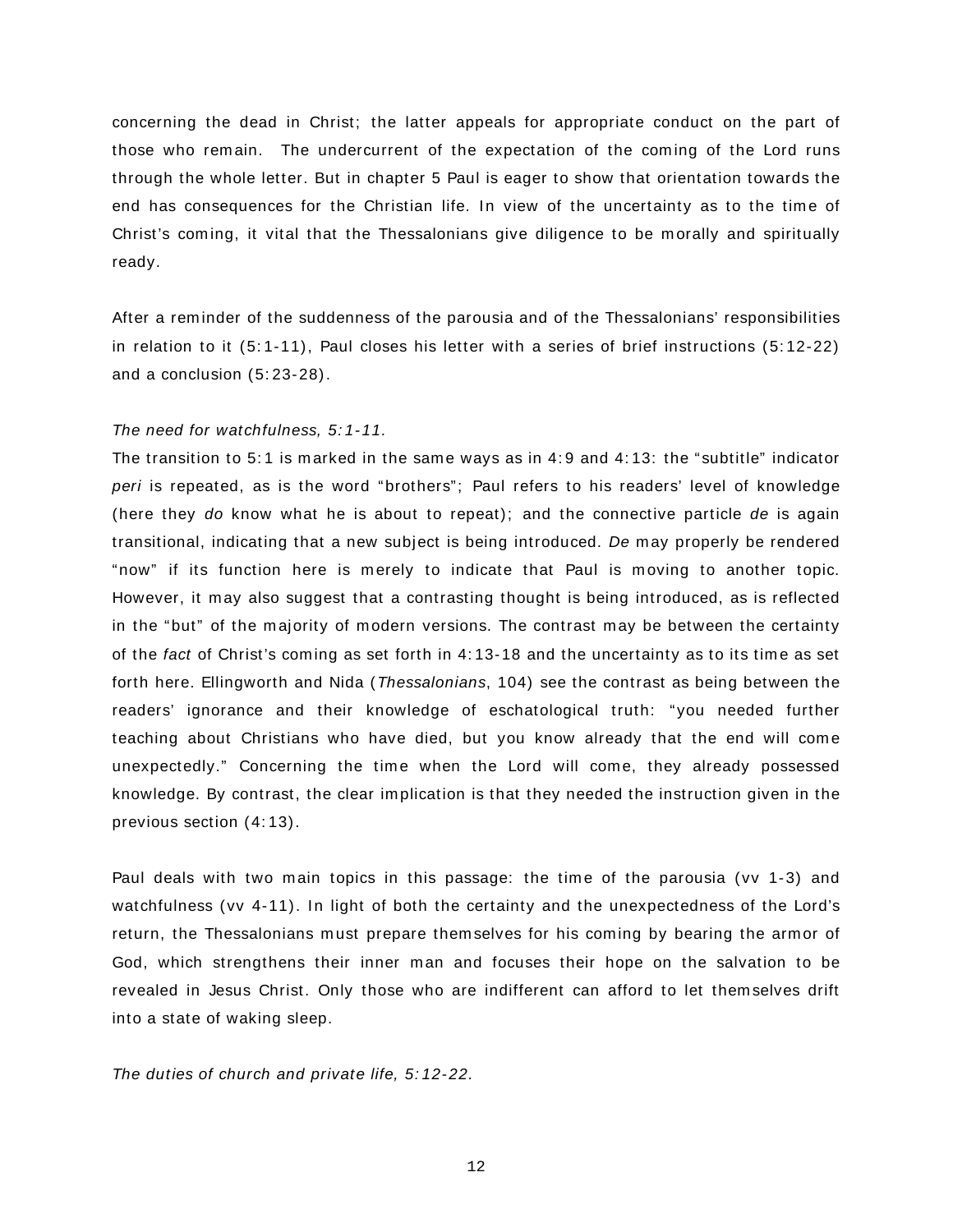A new beginning is intimated by yet another de, the repetition of "we beg" (erotomen) from 4: 1, and the use of "brothers." Here again, the connective de m ay either be resum ptive (m erely introducing a new section) or adversative (drawing som e type of a contrast). Since it is difficult to determine what the contrast could be, it is perhaps best to translate de with "now" or "furtherm ore."

It is difficult to know how far these exhortations relate specifically to the Thessalonian community and not to all Christians everywhere. It is very possible, however, that Paul here intends to continue the paraenesis begun in 4: 1. To be sure, v 12 is a fresh start, and the m aterial in the paragraph does not lend itself easily to any detailed identification with what has preceded in the letter. Yet in view of the occasional nature of Paul's writings it is tempting to see certain problems and situations that the Thessalonians were facing in the background. For exam ple, a tension m ay well have been present between the leaders of the congregation and the rest of the members  $(5:12-13)$ . There may have also been some disagreem ent about the usefulness of the m ore spectacular gifts of the Spirit, which were in danger of being squelched unnecessarily (5: 19-22). Fram e, in particular, sees a clear connection between those identified in 5: 14 as "idle, fainthearted, and weak" and 4: 1-5: 11 (*Thessalonians*, 11-12).<sup>4</sup> Thus, while Paul may be giving traditional catechetical instruction (as he does, apparently, in Rom ans 12), it is wholly in the style of Paul to set down a list of injunctions with precise groups in mind, writing as he does with the situation of the churches in view. In this connection, it must be borne in mind that Timothy had just returned from Thessalonica with a detailed report of the problems and needs in the church.

The internal structure of this section is not perfectly obvious, but it is still possible to see some type of development from beginning to end. The triadic structure of these exhortations suggests that Paul is treating five topics comprised of three main injunctions each: the church's responsibility to its spiritual leaders (vv 12-13); the church's responsibility to its needy members (vv 14a-c); the church's responsibility to all men (vv 14d-15); the church's spiritual privileges (vv 16-18); and the church's spiritual responsibilities (gifts) (vv 19-22). There also appears to be an inner development from the first series of injunctions in vv 12-15, where Paul's concern is with Christian behavior, to the last series in vv 16-22, where the inner life of the Christian is in view.

 $\overline{a}$ 

<sup>4</sup> Elsewhere I have argued that the idle, fainthearted, and weak of 5: 14 are addressed more specifically by Paul in 4: 9-12, 4: 13-18, and 5: 1-11, respectively. See D. A. Black, "The Weak in Thessalonica: A Study in Pauline Lexicography," JETS 25 (1982) 307-22.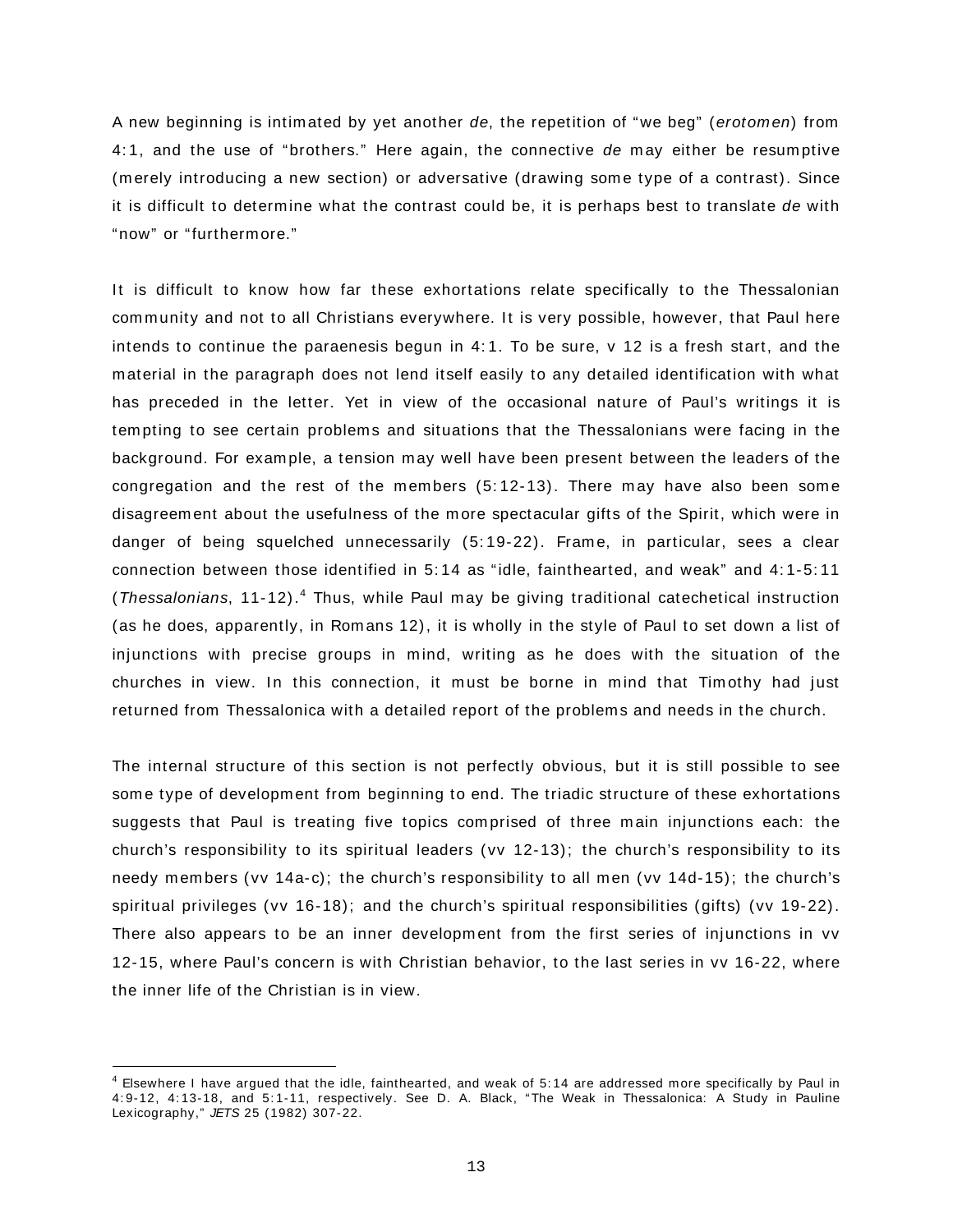#### Conclusion, 5: 23-28.

The particle de m akes its final appearance in 5: 23, where it appears to have an adversative force. Paul realizes that the exhortations of 4:1-5:22 need divine enablement to be carried out, so he utters a prayerful reminder of the only source of power available to the Christian (vv 23-24). With this prayer Paul concludes his paraenesis, just as he earlier concluded the thanksgiving of the first part of letter with a sim ilar petition (3: 11-13). Prayers also appear in the closing sections of some of his other epistles  $(2 \text{ Thess } 3:16; \text{ Gal } 6:16; \text{ Rom } 15:13;$ Phil 4: 19).

Aware that he needs prayer as much as his readers do, Paul then asks that the recipients of the letter pray for him (v 25). Reciprocal prayer is found regularly in his letters (Rom 15: 30-33; 2 Cor 1: 11; Philm 22; Gal 4: 3; Eph 6: 18-19; cf. also Heb 13: 18) and is "a hum an touch showing how heavily Paul leaned upon the sympathy of his converts" (Frame, Thessalonians, 215). Conscious of his need for the help of others, Paul again adds the affectionate address, "brothers" (the only instance in the letter where it is placed in the em phatic first position).

In vv 26-27 Paul bids the Thessalonians to greet all the brethren and to see to it that the letter is read to all, presumably a tactful admonition to the idlers who apparently felt them selves above the injunctions of Paul (cf. 2 Thess 3: 14). This particular phrase is unique am ong the NT letters, and the rare verb "adjure" (enorkizo) occurs only here in the NT.

The concluding benediction, "the grace of our Lord Jesus Christ" (v 28), inaugurated the typical Pauline practice. As in the initial greeting (1: 1) Paul has replaced the typically secular "farewell" (errosthe; cf. Acts 15:29) with a distinctly Christian reference to "grace." Some manuscripts add here an "amen," which could very well be the original reading (the external evidence is strong) despite the opinion of most scholars that it is a liturgical addition stemming from a later period.

Unlike that of 2 Thessalonians, this conclusion lacks an autographic salutation in which Paul asserts that the letter is an authentic document from him directly. This method of authenticating his letters apparently developed after Paul learned of attempts to claim his authority on the basis of documents that he had not written (cf. 2 Thess 2:2). From then on, the church had to be trained to distinguish between the spurious and the authentic.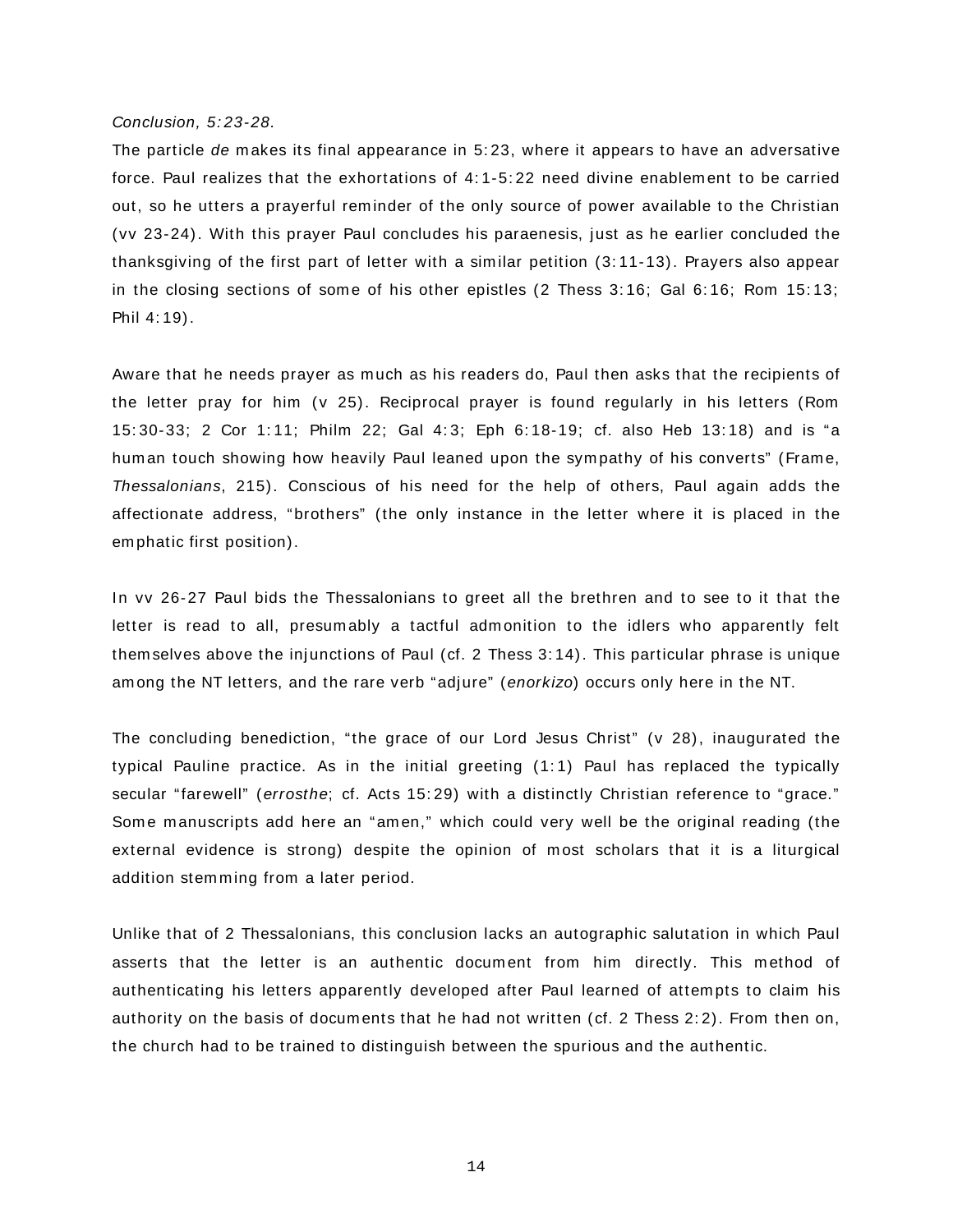Frame (Thessalonians, 215) sees a triadic arrangement in vv 25-27, where Paul makes three final requests: prayer for him self and his associates, a greeting of all the brethren, and the reading of the letter to all. This arrangement may well be in keeping with the triple exhortations in vv 12-22 and with the triadic arrangem ent of words and phrases in other parts of the letter (cf. 1: 3; 2: 10, 19; 5: 8, 23).

Different manuscripts add a variety of subscriptions, of which the KJV translates one: "The first epistle unto the Thessalonians was written from Athens." Other m anuscripts have "from Corinth," a reading that m ore accurately reflects the historical background of the letter. None of these subscriptions, however, is part of the original text of 1 Thessalonians.

# **Analysis of 2 Thessalonians**

It must suffice here to present but a brief overview of 2 Thessalonians. The following outline is adapted from Holmes' excellent commentary (p. 30):

- I. Opening Greeting, 1: 1-2
- II. Thanksgiving and Encouragem ent in the Face of Persecution, 1: 3-12
- III. The Day of the Lord and the Man of Lawlessness, 2: 1-12
- IV. Thanksgiving and Prayers, 2: 13-3: 5
- V. The Problem of the Disorderly, 3: 6-15
- VI. Final Greeting, 3: 16-18

It is clear that in 2 Thessalonians Paul is dealing with three main topics: persecution, a m isunderstanding about the Second Com ing of Christ, and continued disruptive behavior on the part of certain believers. The letter also continues the encouragement so evident in 1 Thessalonians. In short, 2 Thessalonians em phasizes that our future rests on the utter faithfulness of God as we await with hope the revelation of his Son from heaven.

# **Conclusion**

In this essay we have tried to show how a NT writing "works" by m eans of a network of internal cohesion that operates on different levels of linguistic organization. A study of literary structure is a vital aspect of biblical teaching and preaching in that it gives you a picture of the whole before attempting to understand the various parts. This will enable you to carry out your work m ore effectively on the lower levels of language and to handle the individual verses of the text more easily and accurately.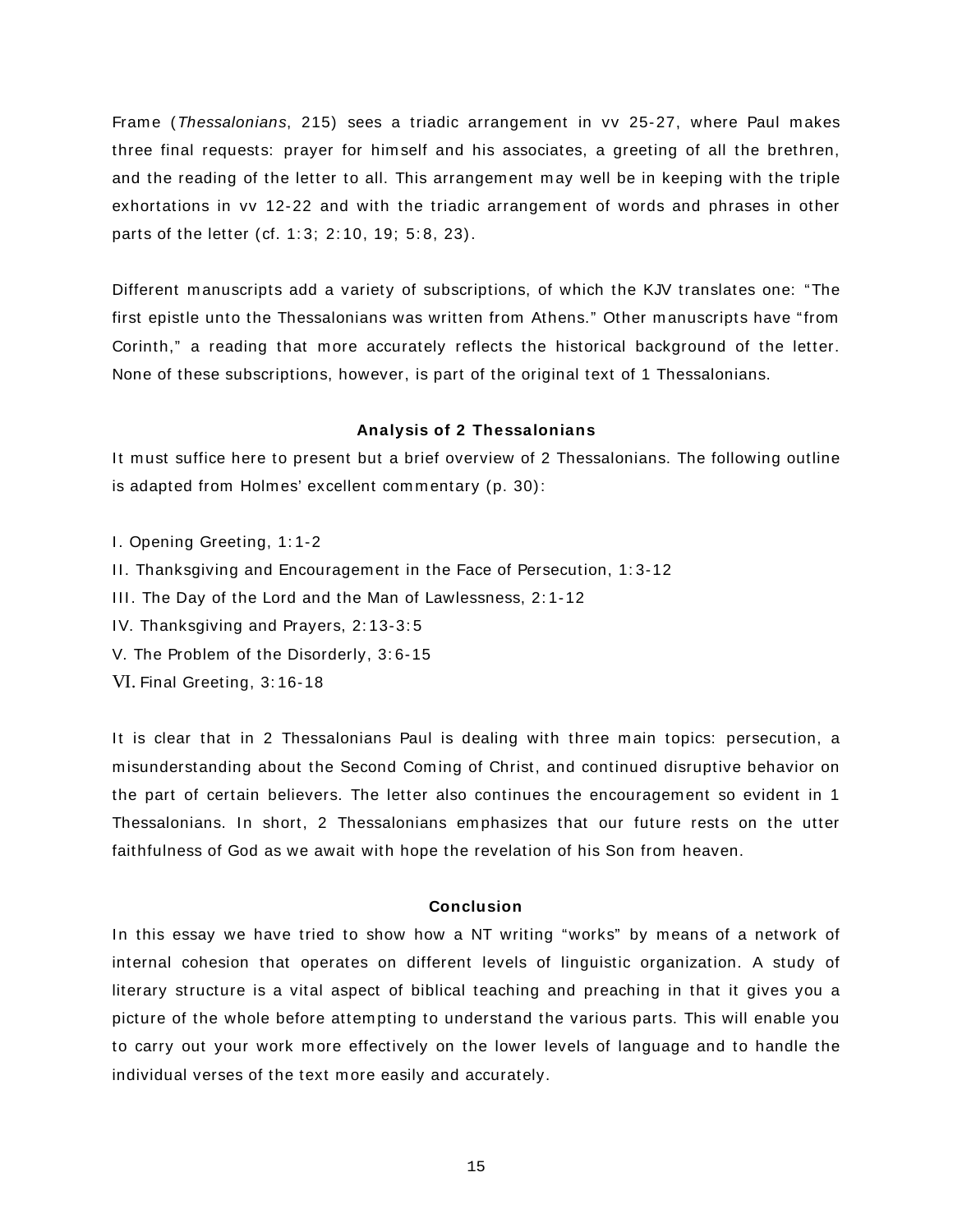# **Appendix: Suggested Preaching Outline of 1 Thessalonians: "How to Be a Model Church"**

I. Introduction, 1: 1

- II. The Model Church's Privileges
- A. To Be Faithful People, 1: 2-10
- B. To Be Faithful Ministers, 2: 1-10
- C. To Be Faithful Witnesses, 2: 11-3: 13
- III. The Model Church's Responsibilities
- A. To Walk in Holiness, 4: 1-2
- B. To Walk in Sexual Purity, 4: 3-8
- C. To Walk in Love, 4: 9-12
- D. To Walk in Hope, 4: 13-18
- E. To Walk in the Light, 5: 1-11
- F. To Walk in Fellowship, 5: 12-22
- IV. Conclusion, 5: 23-28

## **Bibliography**

Best, Ernest. A Commentary on the First and Second Epistles to the Thessalonians. BNTC; London: Black, 1977.

Bristol, Lyle. Paul and Thessalonians. Valley Forge: Judson, 1965.

Ellingworth, Paul and Nida, Eugene. A Translator's Handbook on Paul's Letters to the Thessalonians. Stuttgart: United Bible Societies, 1975.

Findlay, George. The Epistles to the Thessalonians. Cam bridge: University Press, 1931.

Frame, James E. A Critical and Exegetical Commentary on the Epistles of St. Paul to the Thessalonians. ICC; Edinburgh: Clark, 1912.

Hiebert, D. Edmond. The Thessalonian Epistles. Chicago: Moody, 1971.

Holm es, Michael W. 1 & 2 Thessalonians. Grand Rapids: Zondervan, 1998.

Rigaux, B. Saint Paul: Les Epitres aux Thessaloniciens. Paris: Gabalda, 1956.